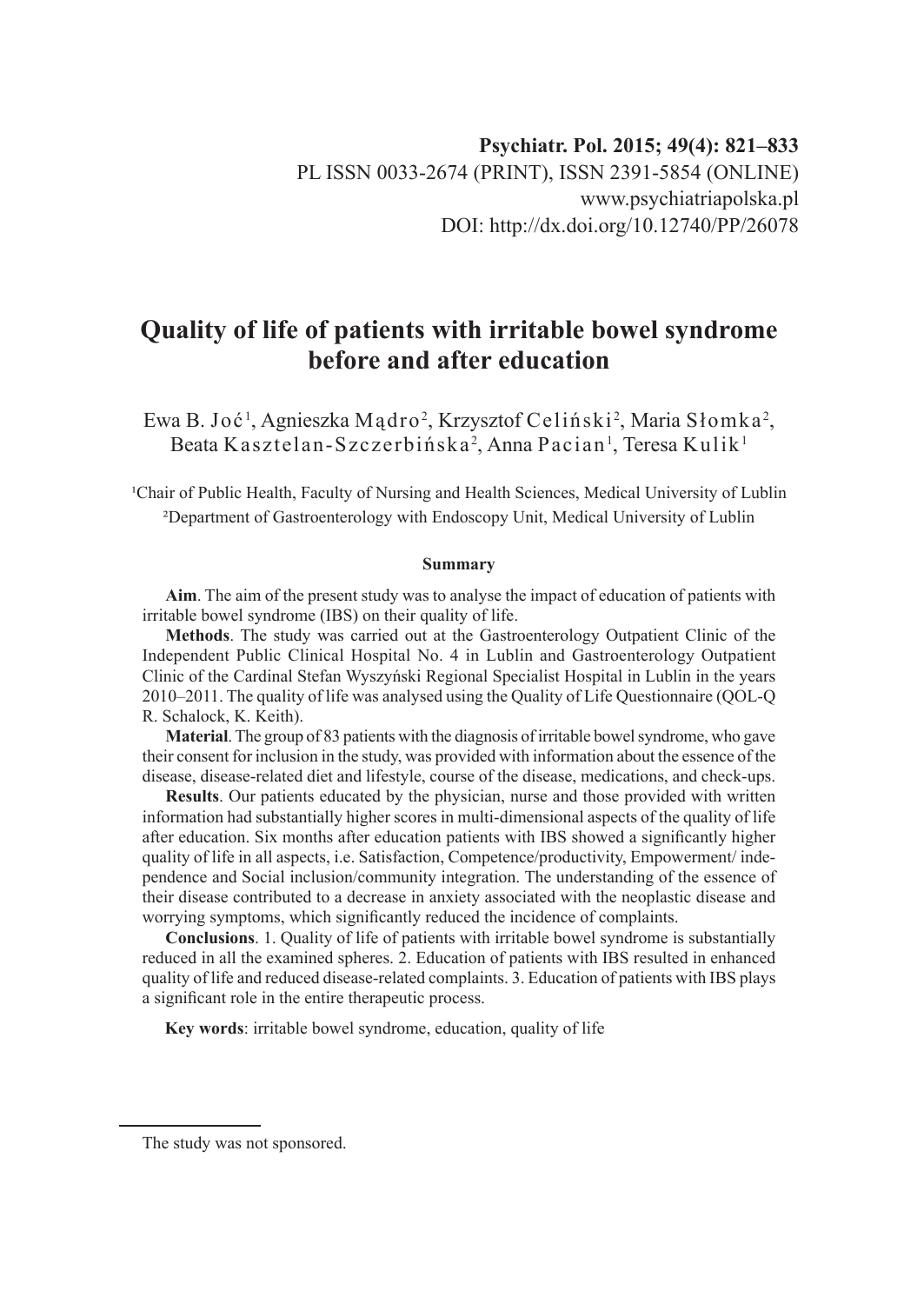#### **Introduction**

Irritable bowel syndrome (IBS) is diagnosed according to the Rome III criteria developed in 2006. The criteria include recurrent abdominal pain or discomfort experienced on at least three days a month of at least three months and associated with the following: pain relieved by a bowel movement, onset of pain related to a change in stool frequency, onset of pain related to a change in the appearance of stool [1, 2].

Ortiz-Lucas et al. [3] emphasise that IBS is a functional disorder of the intestines without organic and biochemical changes found on examinations. Depending on predominant symptoms, three subtypes of IBS are distinguished: diarrhoea predominant, constipation predominant and mixed one. Etiopathogenesis and pathophysiology of the disease in question is not known. Genetic and environmental factors, impaired motor activity of intestines, visceral hypersensitivity, post-infectious colitis, mental disorders, physical and sexual abuse and intestinal bacterial overgrowth are implicated. The most recent theories indicate that possible combined effects of all these factors can initiate the induction of IBS. They can have impact by interactions between the brain and behaviour as well as systems responsible for maintenance of homeostasis, i.e. the central and autonomic nervous systems, immune and endocrine systems, which results in certain clinical implications.

The main goal of IBS treatment is to control the complaints that hinder everyday functioning; their severity depends on symptoms and coexisting factors, such as lifestyle, diet, stress-attributable disorders (depression, anxiety). Generally, the control of impaired motor activity of intestines relieves abdominal discomfort. The IBS treatment involves the modification of diet, including the use of dietary fibre, pharmacological therapy and psychological assistance. The changes in lifestyle, e.g. physical activities and changes in dietary habits, are primarily recommended. Moreover, psychotherapy, especially hypnotherapy and stress-coping techniques, is effective. When changes in diet and lifestyle fail, pharmacotherapy is applied. Medications are tailored according to predominant symptoms and the key goal of their use is to alleviate the symptoms [4].

Education of patients is essential for the entire therapeutic process. Protheroe et al. [5] believe that the provision of information about the disease, its treatment and complications is the key element of coping with the condition. Unfortunately, in many cases the current knowledge about the disease is poorly accessible to patients, especially those with chronic disease. Thanks to the Internet and medical journals, the information is widely available, yet paradoxically the levels of availability, use and understanding of information in the society can vary greatly.

The awareness of therapy appropriateness markedly facilitates the cooperation between the patient and medical personnel. Therefore, education of patients is an important element of the therapeutic process in many diseases and results in considerably improved quality of life of the affected people.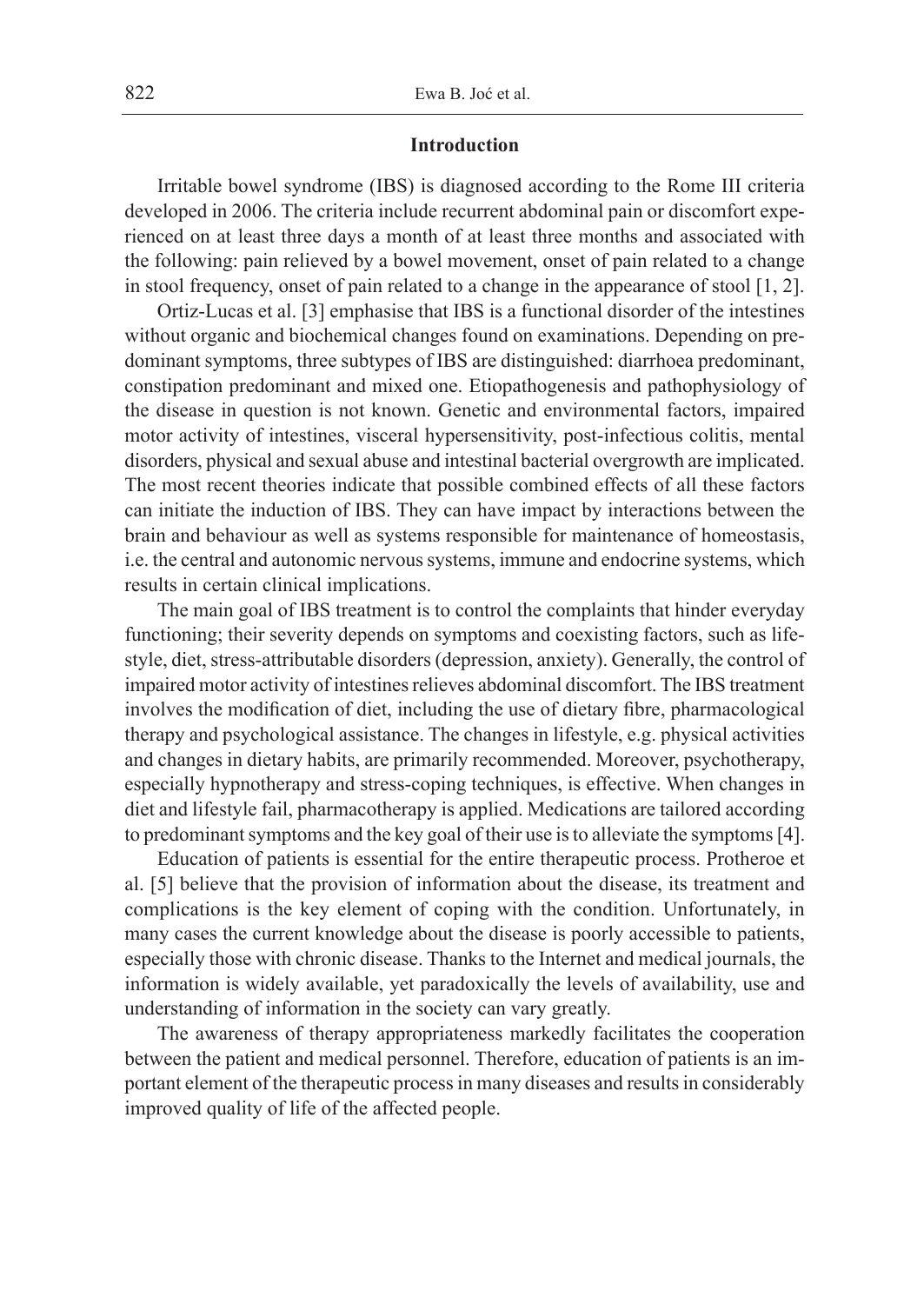#### **Aim**

The objective of the present study was to analyse the effects of education of patients with irritable bowel syndrome on their quality of life.

### **Material**

The study was conducted in the Gastroenterology Clinics of the University Hospital No.4 in Lublin and of the Cardinal Stefan Wyszyński Regional Specialist Hospital in Lublin in 2010 and 2011.

## Characteristics of the study population

The study population consisted of 83 patients with the diagnosis of irritable bowel syndrome, including 64 women and 19 men aged 22–78 years. Patients gave their consent for inclusion in the study and were informed about the disease, disease- -related diet and lifestyle, course of disease, drugs and check-ups. They were educated individually in the outpatient clinic and additionally received written information about their disease.

#### **Methods**

The quality of life was examined using the Quality of Life Questionnaire (QOL- -Q; R. Schalock, K. Keith).

The QOL-Q, translated and adapted by Juros, measures the general feeling of life quality, which is the sum of four partial dimensions, i.e. Satisfaction, Competence/Productivity, Empowerment/Independence and Social inclusion/Community integration.

#### **Results**

The quality of life of patients with IBS before and 6 month after the education was compared. The data obtained are presented in Table 1.

| Quality of life dimensions | Before education |      | 6 months after<br>education |           | t-test for dependent<br>groups |       |
|----------------------------|------------------|------|-----------------------------|-----------|--------------------------------|-------|
|                            | M                | SD   | M                           | <b>SD</b> | Student's<br>t-test            | P     |
| Satisfaction               | 21.28            | 3.34 | 23.00                       | 3.23      | $-7.75$                        | 0.000 |
| Competence/Productivity    | 17.29            | 5.44 | 17.88                       | 5.72      | $-3.67$                        | 0.000 |

Table 1. **Quality of life of patients with IBS before and 6 months after education**

*table continued on the next page*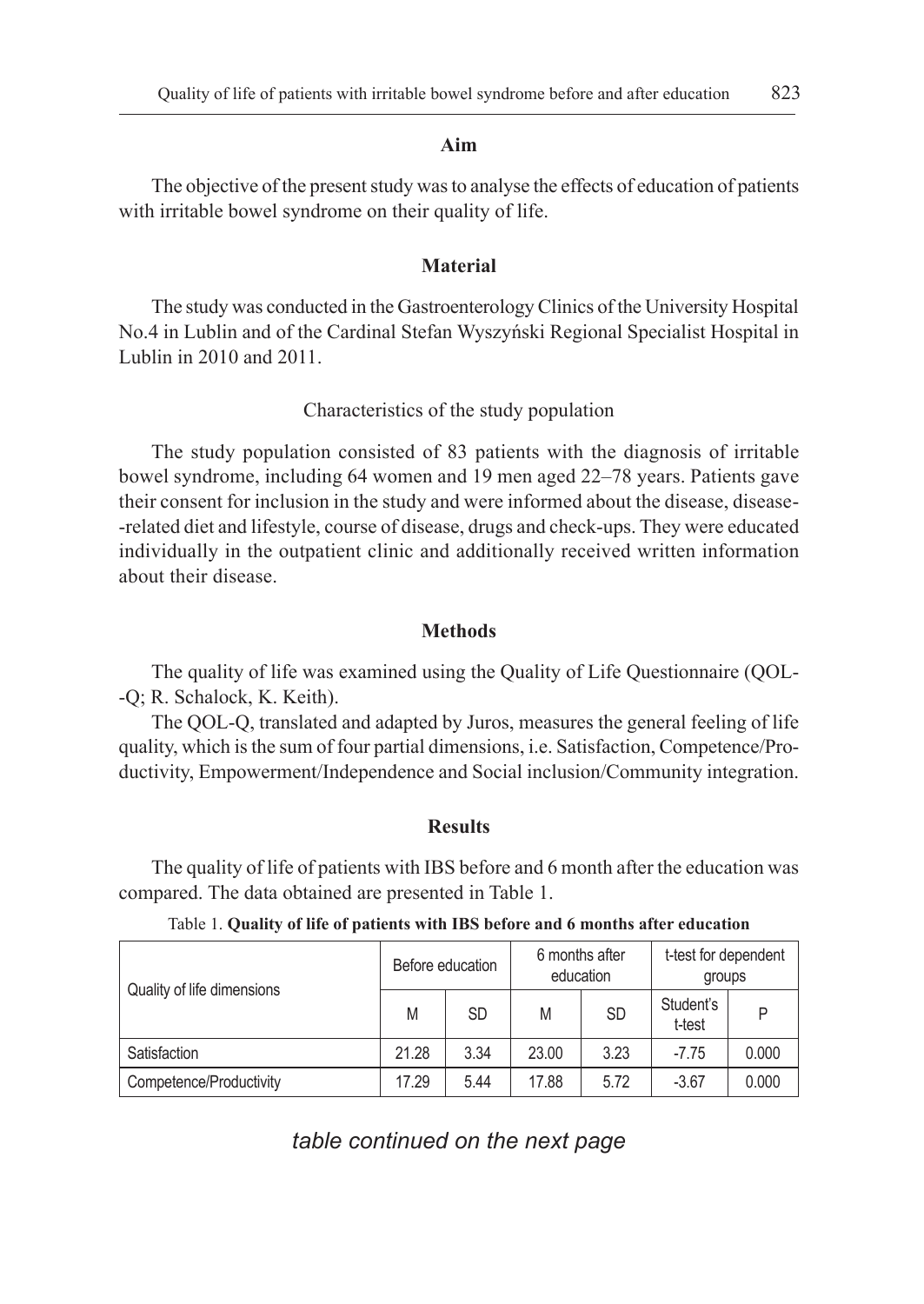| Empowerment/Independence               | 26.14 | 2.88  |       | 2.06 | $-5.56$  | 0.000 |
|----------------------------------------|-------|-------|-------|------|----------|-------|
| Social inclusion/Community integration | 20.70 | 3.02  | 22.45 | 3.06 | $-6.22$  | 0.000 |
| Quality of life – overall scores       | 85.41 | 10.10 | 91.05 | 9.57 | $-10.25$ | 0.000 |

M – arithmetic mean; SD – standard deviation

All spheres of the quality of life and the total score show statistically significant differences in the dimensions before and after education in the group of patients with irritable bowel syndrome.

The most significant differences was found in the total score and in Satisfaction. The least significant differences were observed in Competence/Productivity. The medium results were noted in the dimensions of Empowerment/Independence and Social inclusion/Community integration.

The findings indicate significantly enhanced quality of life of patients with irritable bowel syndrome six months after education.

The results are illustrated in Figure 1 and 2.

Table 2 describes the direction of changes in quality of life of patients with irritable bowel syndrome.



Figure 1. **Mean values in the individual spheres of quality of life in patients with irritable bowel syndrome before and after education**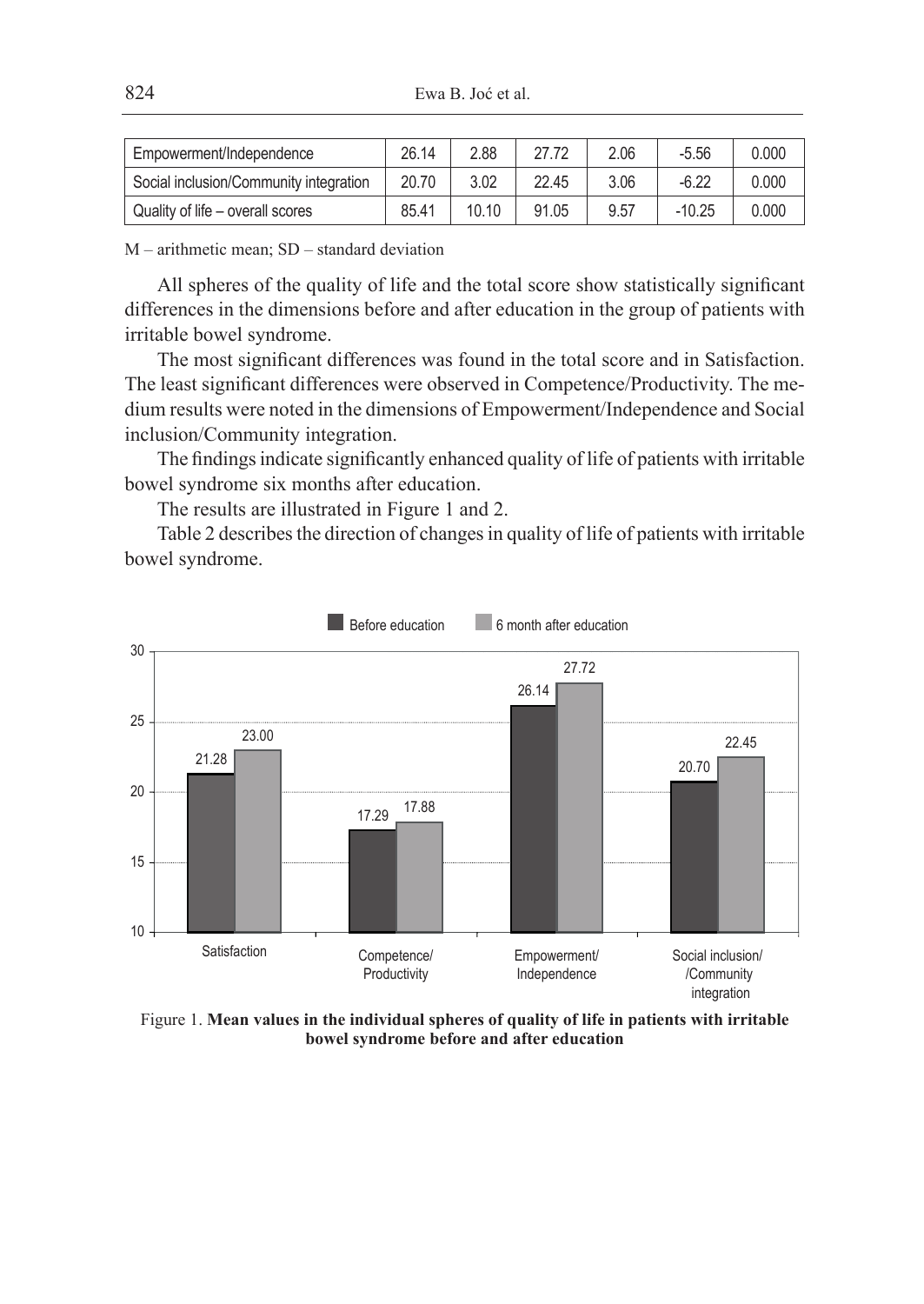

Quality of life – overall score

Figure 2. **Mean overall scores of quality of life in patients with irritable bowel syndrome before and 6 months after education**

Table 2. **Life quality differences between the measurement 1 and 2 in patients with irritable bowel syndrome**

| Quality of life dimensions             | Minimum | Maximum | M    | <b>SD</b> |
|----------------------------------------|---------|---------|------|-----------|
| Satisfaction                           | -7      |         | 1.72 | 2.03      |
| Competence/Productivity                |         |         | 0.59 | 1.47      |
| Empowerment/Independence               | -5      | 15      | 1.58 | 2.59      |
| Social inclusion/Community integration | -1      |         | 1.75 | 2.56      |
| Quality of life - overall score        | $-12$   | 20      | 5.64 | 5.01      |

The mean indices of the difference are positive, which means that respondents showed enhanced quality of life in all dimensions. On average, the highest values were found for the overall score whereas the least distinct increase was observed for Competence/Productivity. The means of the difference between the first and second measurement are low and vary by 1 or 2 measurement points.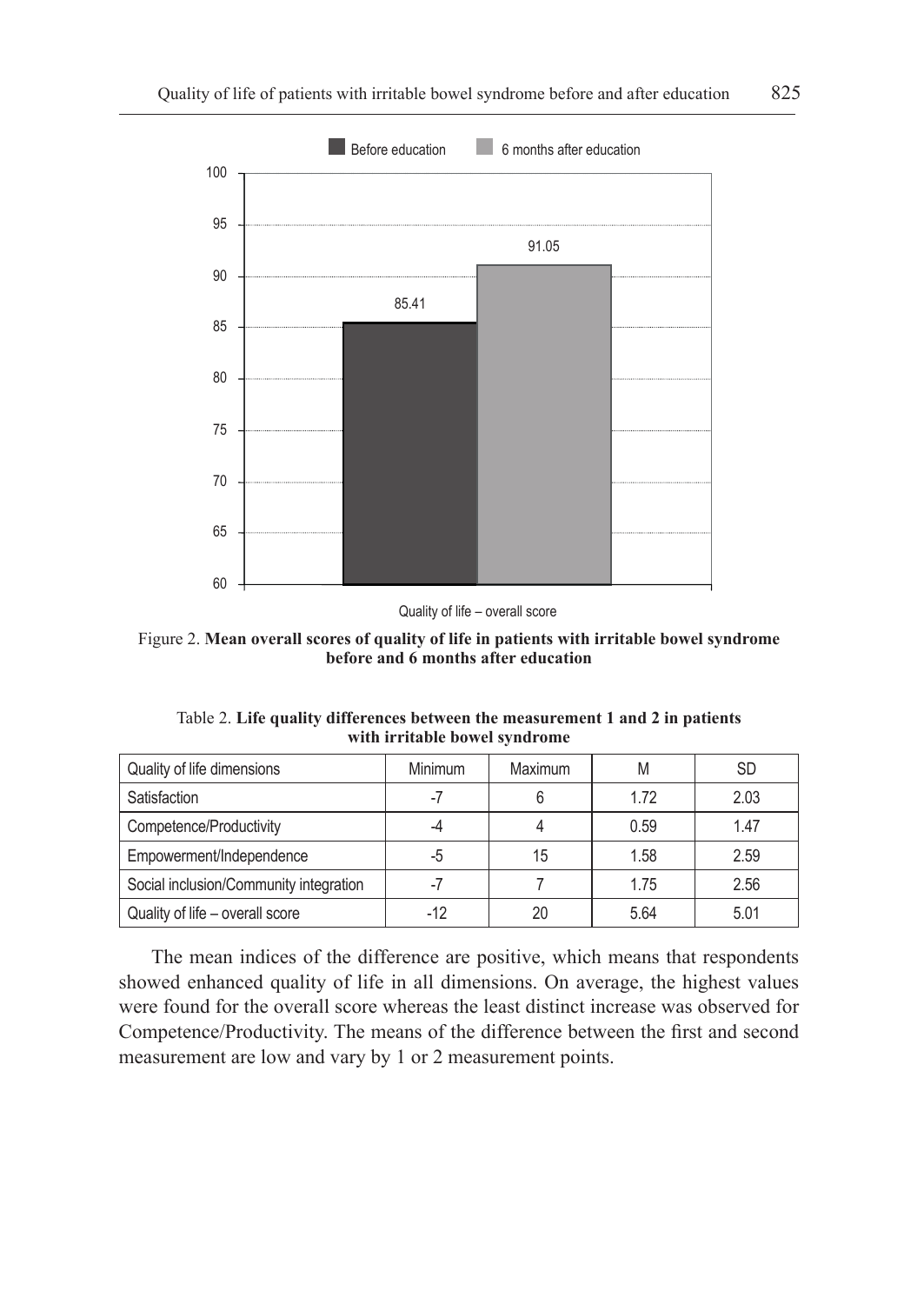| Life quality dimensions                | <b>Statistics</b> | Reduced<br>quality of life | Unaltered<br>quality of life | Enhanced<br>quality of life |
|----------------------------------------|-------------------|----------------------------|------------------------------|-----------------------------|
| Satisfaction                           | N                 | 8                          | 5                            | 70                          |
|                                        | $\%$              | 9.6                        | 6.0                          | 84.3                        |
| Competence/Productivity                | N                 | 9                          | 38                           | 36                          |
|                                        | $\%$              | 10.8                       | 45.8                         | 43.4                        |
| Empowerment/Independence               | N                 | 10                         | 8                            | 65                          |
|                                        | $\%$              | 12.0                       | 9.6                          | 78.3                        |
| Social inclusion/Community integration | N                 | 6                          | 21                           | 56                          |
|                                        | $\%$              | 7.2                        | 25.3                         | 67.5                        |
| Quality of life - overall score        | N                 | 9                          | $\mathbf{0}$                 | 74                          |
|                                        | $\frac{0}{0}$     | 10.8                       | 0.0                          | 89.2                        |

Table 3. **Number (N) and percentages (%) of IBS patients with reduced, unaltered and enhanced quality of life**

As shown in Table 3 the quality of life increased in the Overall score (89.2%) and the domains of Satisfaction (84.3%), Empowerment/Independence (78.3%), Social inclusion / Community integration (67.5%) and Competence/Productivity (43.4%). Reduced quality of life was recorded in the Empowerment/Independence (12.0%), Competence/Productivity (10.8%), Overall score (10.8%), Satisfaction (9.6%) and Social inclusion/Community integration (7.2%). There were no changes in the quality of life in the areas of Competence/Productivity (45.8%, Social inclusion/Community integration (25.3%), Empowerment/Independence (9.6%) and Satisfaction (6%).

The above results are graphically presented in Figure 3.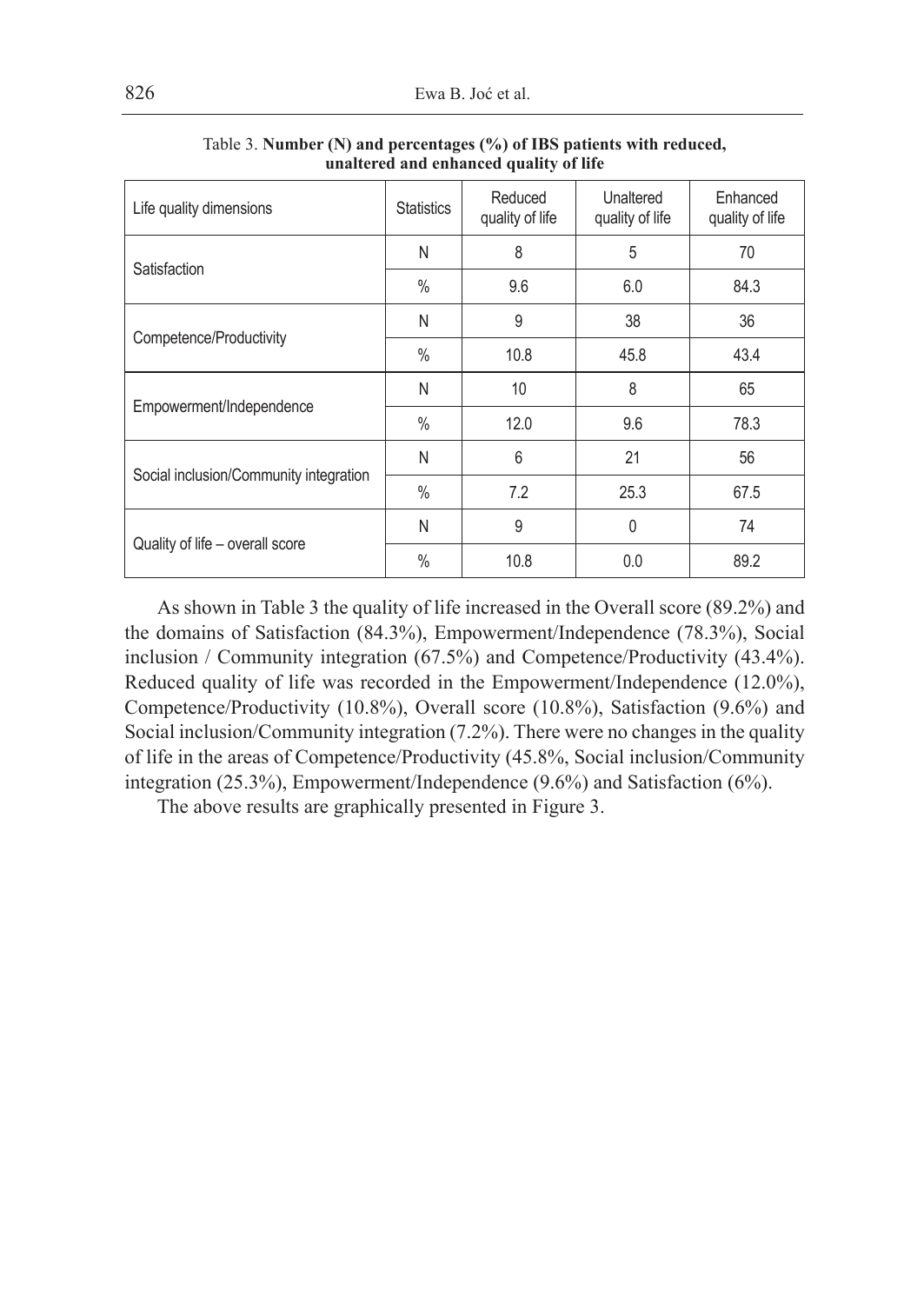

Figure 3. **Percentages (%) of IBS patients with decreased, unchanged or improved quality of life**

Table 4 shows the correlation between the quality of life and age before and after education in patients with IBS.

|                                        | Age         |  |  |
|----------------------------------------|-------------|--|--|
| Quality of life dimensions             | Pearson's r |  |  |
| Before education                       |             |  |  |
| Satisfaction                           | 0.02        |  |  |
| Competence/Productivity                | $-0.08$     |  |  |
| Empowerment/Independence               | 0.04        |  |  |
| Social inclusion/Community integration | 0.02        |  |  |
| Quality of life - overall score        | $-0.02$     |  |  |
| 6 months after education               |             |  |  |
| Satisfaction                           | 0.00        |  |  |
| Competence/Productivity                | $-0.08$     |  |  |
| Empowerment/Independence               | $-0.08$     |  |  |
| Social inclusion/Community integration | $-0.09$     |  |  |
| Quality of life – overall score        | $-0.09$     |  |  |

Table 4. **Pearson's r correlation coefficients between individual spheres of quality of life and age of patients with IBS**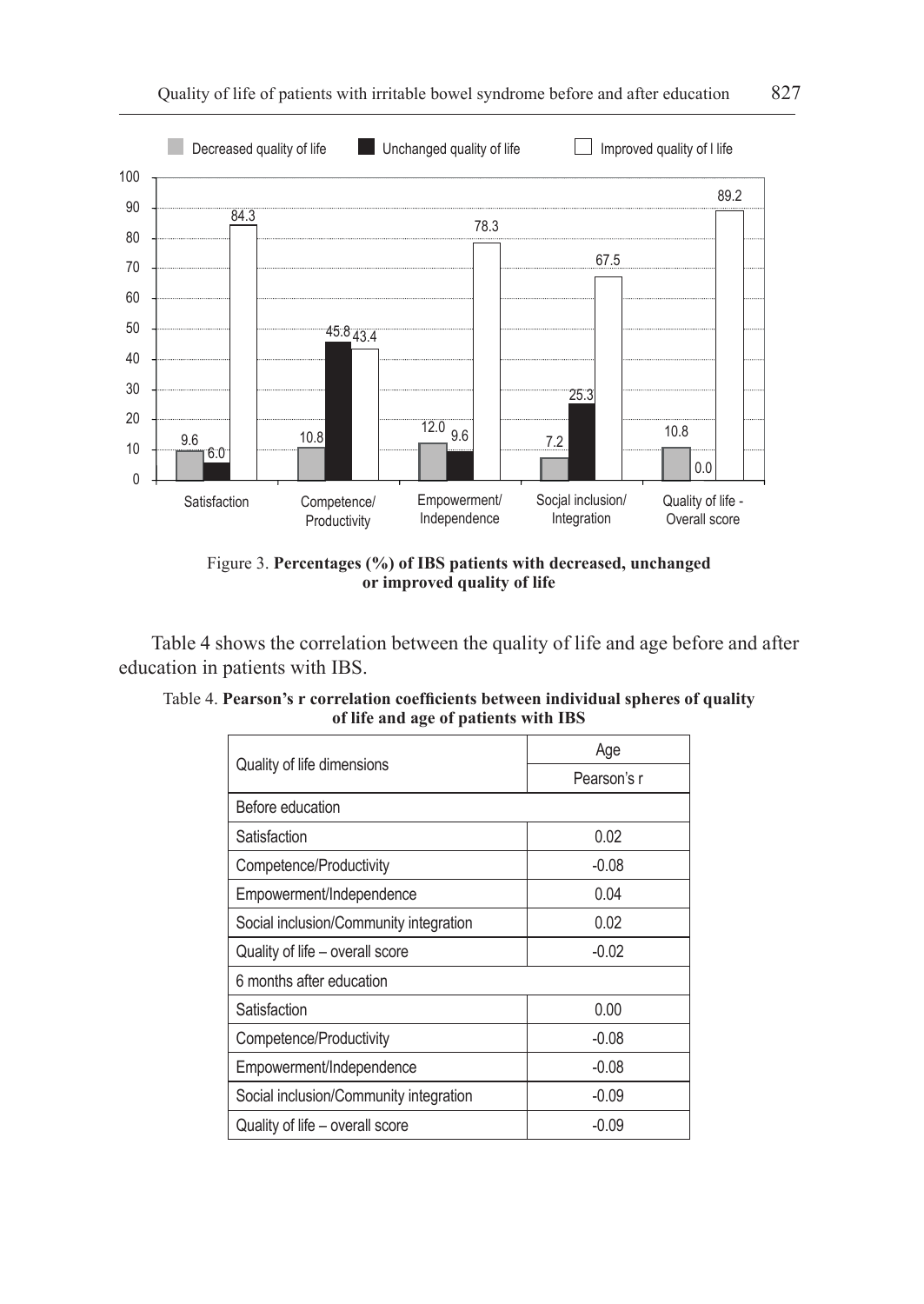Analysis of the data presented in Table 4 reveals no significant correlations between age and individual spheres of life quality in patients with irritable bowel syndrome.

## **Discussion**

Many authors emphasise that IBS substantially impairs the quality of life of patients due to pain and intestinal disorders. Park et al. [6] undertook the study to determine the quality of life of patients with IBS in Korea. Their study encompassed 664 patients diagnosed with IBS. They were demonstrated to have significantly worse quality of life in all the examined dimensions compared to the general population. The lowest quality of life was associated with health problems whereas less significant values were found in the sphere connected with sexual problems.

Similar conclusions were reported by Amouretti et al. [7]. According to their findings, the quality of life was significantly lower in IBS patients compared to the general population.

Since irritable bowel syndrome is caused by intestinal functional disorders and cannot be attributed to structural or biochemical abnormalities of the bowel, it seems reasonable that the management of patients with IBS should primarily aim at comforting patients and explaining them the causes of symptoms. Therefore, education of patients favourably affects the quality of life of patients, which was also evidenced by the results this study.

According to numerous studies, the symptoms typical of irritable bowel syndrome (abdominal pain, diarrhoea, constipation) can be triggered by anxiety or various mental disorders that substantially reduce the quality of life of the affected people [8].

Jerndal et al. [9] have observed an increased incidence of psychiatric diagnoses amongst patients with IBS. Moreover, clinical results improve when such factors as anxiety or depression are considered in the treatment of the condition.

Likewise, Modabbernia et al. [10] have demonstrated that psychiatric disorders, such as anxiety or depression, are commonly diagnosed in patients with IBS. Furthermore, there is a growing body of evidence that the specific gastric anxiety is an important factor affecting the development and severity of gastrointestinal symptoms and significantly impairing the quality of life of patients.

Hartono et al. [11] have attempted to determine whether there are differences in the incidence of anxiety and depression in patients with functional depression vs. patients with reflux disease and those with IBS. Higher scores of anxiety are found in IBS patients; however, there are no inter-group differences in the severity of depression.

The study by Jamali et al. [12] have focused on the relation between the quality of life versus depression, anxiety, severity of symptoms, educational and marital status, place of residence, age, and gender in the group of 250 Iranian patients aged 14–61 years diagnosed with IBS. The observations show that higher levels of anxiety are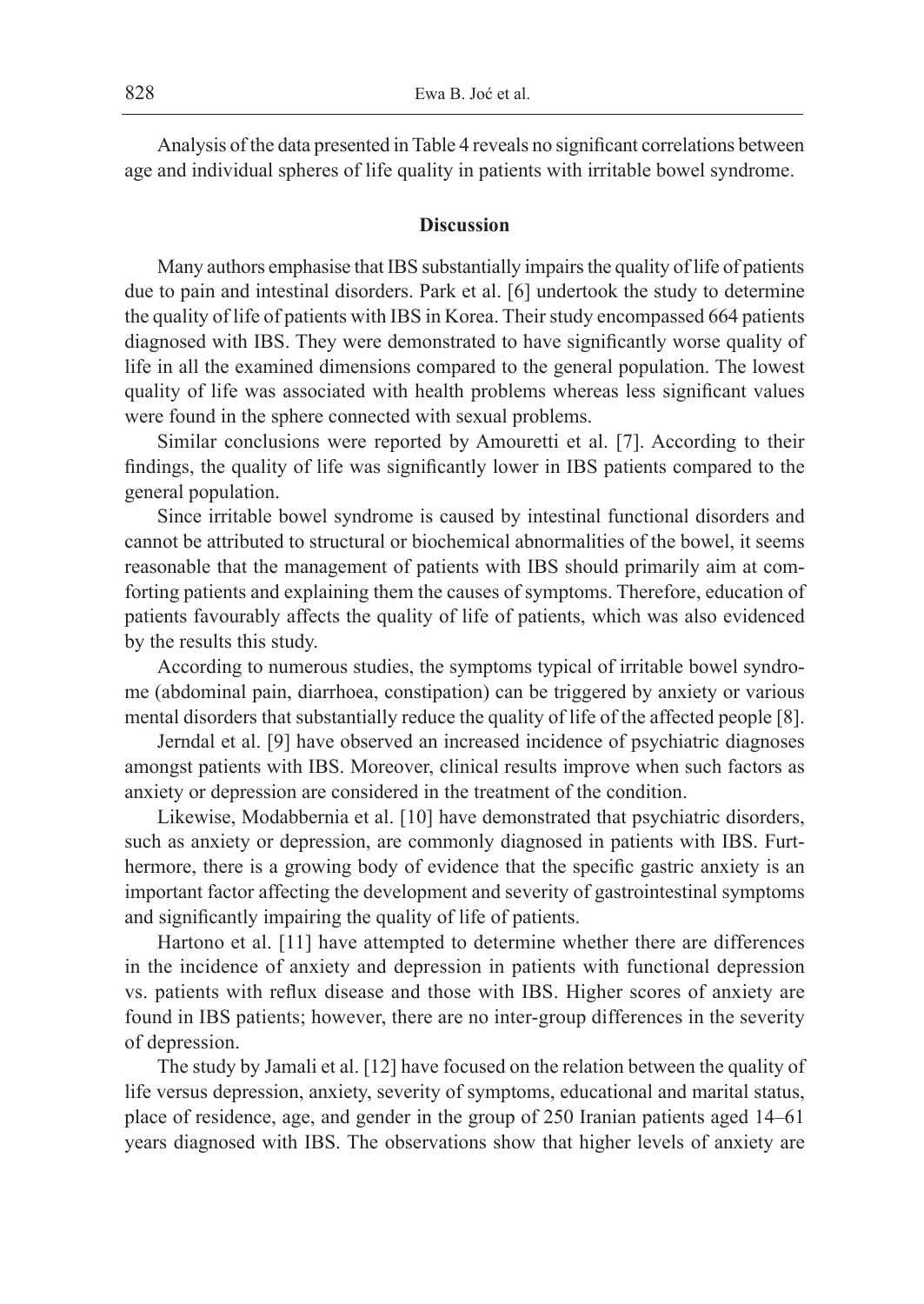correlated with impaired quality of life of patients. In contrast, severity of symptoms, age, gender, place of residence, marital status and education do not affect the quality of life of the affected people.

In their study about determinants of IBS, Surdea-Blaga et al. [13] draw attention to the connection between psychosocial factors and functions of the gastrointestinal tract via the brain-gut axis. The authors notice that depression is the most common psychiatric diagnosis amongst patients with IBS.

Furthermore, in 1990–2005 Ladabaum et al. [14] have characterised 141,292 patients with IBS from North California to verify their therapeutic management. Chronic pain syndromes, anxiety and depression are found to be more common in patients with IBS as compared to controls.

Moreover, it should be mentioned that a relevant element affecting the multi- -dimensional reduction in the quality of life amongst IBS patients is the presence of other somatic co-morbidities, both intestinal and extra-intestinal ones.

The above issue was undertaken by Riedl et al. [15]. The authors have pointed out that the presence of one or more co-morbidities is correlated with increased search for medical assistance, poorer prognosis, higher levels of anxiety and depression, which ultimately leads to reduced quality of life.

The recent study performed by Mathieu [16] have demonstrated that fibromyalgia, chronic fatigue syndrome and interstitial cystitis often accompany irritable bowel syndrome. The coexistence of these conditions is frequently accompanied by reduced quality of life and higher levels of mood disorders.

Butt et al. [17], who compared IBS with other chronic diseases, stress that coexistence of psychiatric disorders, such as anxiety disorders and depression, can deeply affect the course and expression of IBS symptoms, markedly impairing patients' quality of life.

According to Mönnikes [18], patients with IBS, both young and old, experience worse health-related quality of life (HRQOL) compared to the general population. The author emphasizes that IBS exerts larger negative effects on HRQOL than reflux disease, diabetes mellitus or end-stage renal failure.

The analysis of our findings showed that the quality of life of patients with irritable bowel syndrome significantly improved in all the spheres examined six months after education. The most statistically significant difference was observed in the total score and in Satisfaction. The least significant differences were found in Competence/ Productivity. The medium values were noted for Empowerment/Independence and Social inclusion/Community integration.

Numerous studies reveal a poor store of knowledge and wrongful convictions about the disease in patients with IBS. et al. [19] have assessed the level of knowledge as well as anxiety and fears connected with the disease in 261 patients with IBS using the questionnaire. The majority of patients were convinced that the main factor responsible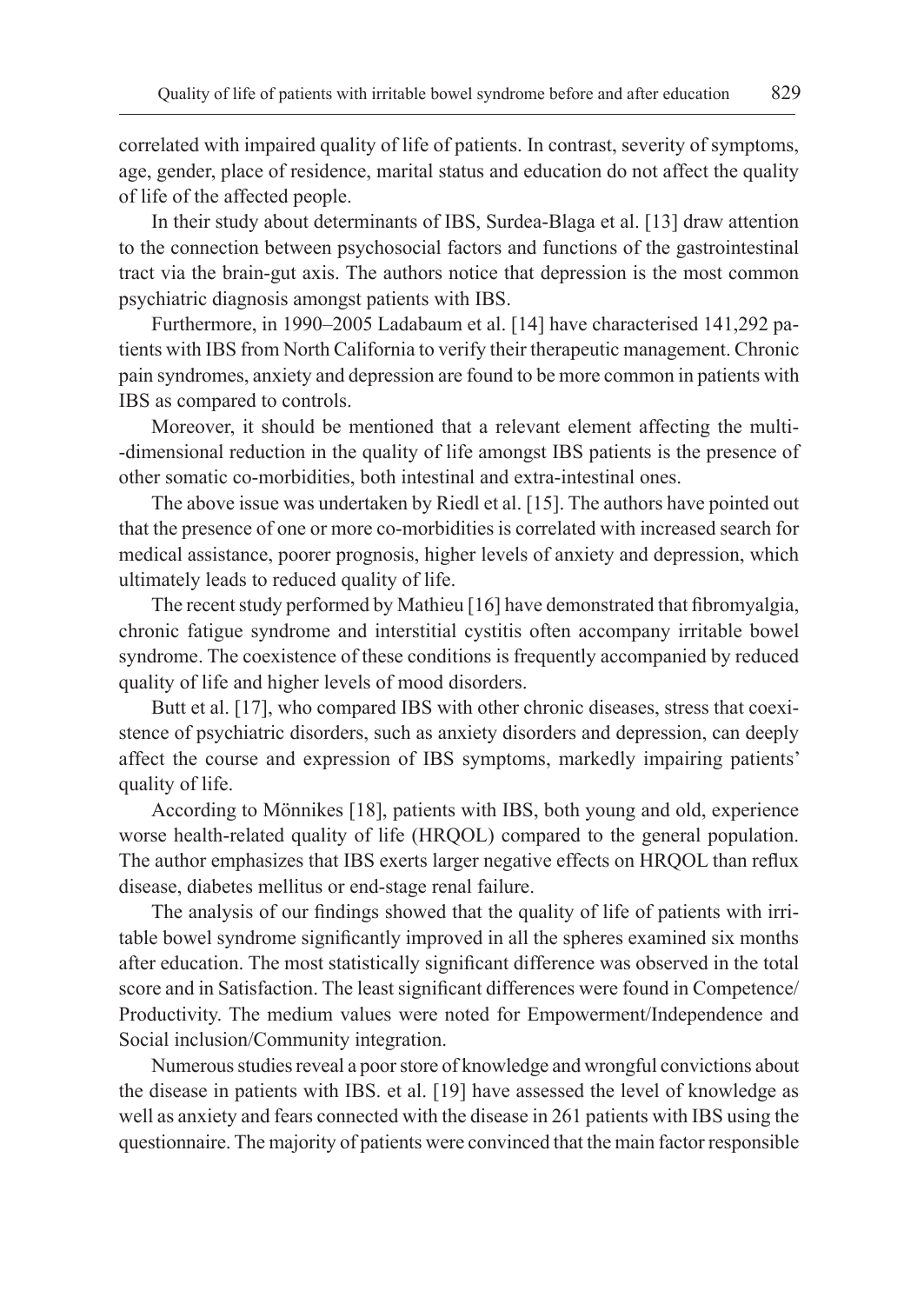for the development of IBS was anxiety (80.5%), diet-related mistakes (75.1%) and depression (63.2%). A lower percentage of respondents (28.7%) decided that abdominal pain was the primary symptom of IBS; 40.6% claimed that the disease can be diagnosed with colonoscopy. One in seven patients believed that IBS transforms into neoplasm and 29.9% that IBS increased the risk of non-specific enteritis.

Providing the patients with appropriate, specialist information can correct their faulty beliefs about the disease, and thus significantly improve their quality of life.

The most recent studies confirm that education of patients with IBS significantly improves their quality of life. According to Håkanson et al. [20], IBS seriously impairs the everyday functioning of the affected people. Many patients realize that their knowledge about the disease is insufficient; therefore, they cannot cope with their ailments and their functioning and quality of life is significantly deteriorated.

Ostgaard et al. [21] presented their findings regarding education about the diet used by patients with IBS. Two years after the education, patients with IBS who received guidelines for the diet were observed to avoid the food products rich in fermentable constituents, such as oligosaccharides, disaccharides, monosaccharides or polyols (FODMAP), consume more products with probiotic supplements and choose foodstuffs that are essential for their health. Moreover, improved quality of life and reduced severity of symptoms were demonstrated.

Education, particularly the group one, enables meetings and conversations about similar problems as well as exchange of experiences in coping with the disease and thus has beneficial effects on the dimension of Social inclusion/Community integration, which was confirmed in the present study. Moreover, the knowledge and understanding of disease symptoms alleviate the complaints, which substantially improves Satisfaction with life and gives the meaning. Therefore, patients with IBS showed higher scores in Satisfaction six months after education.

The results reported by Ringström et al. [22] are interesting. They organized courses for patients with irritable bowel syndrome – IBS school. The study included 16 patients diagnosed with IBS. The educational program consisted of six weekly group meetings. The first meeting was conducted by the nurse and regarded the introduction to the education-related issues. The next sessions were conducted by the gastroenterologist, dietitian, physiotherapist and psychologist. After the training in the IBS school, the HRQOL improved significantly, both in the mental and physical dimension compared to baseline values.

Ringström et al. [23] also compared the effects of long-term interdisciplinary group training with short-term education delivered by nurses. The findings did not reveal differences between the two groups. The study shows that both long-term, multidisciplinary education and short-term education conducted by the nurse amongst patients with IBS are equally effective.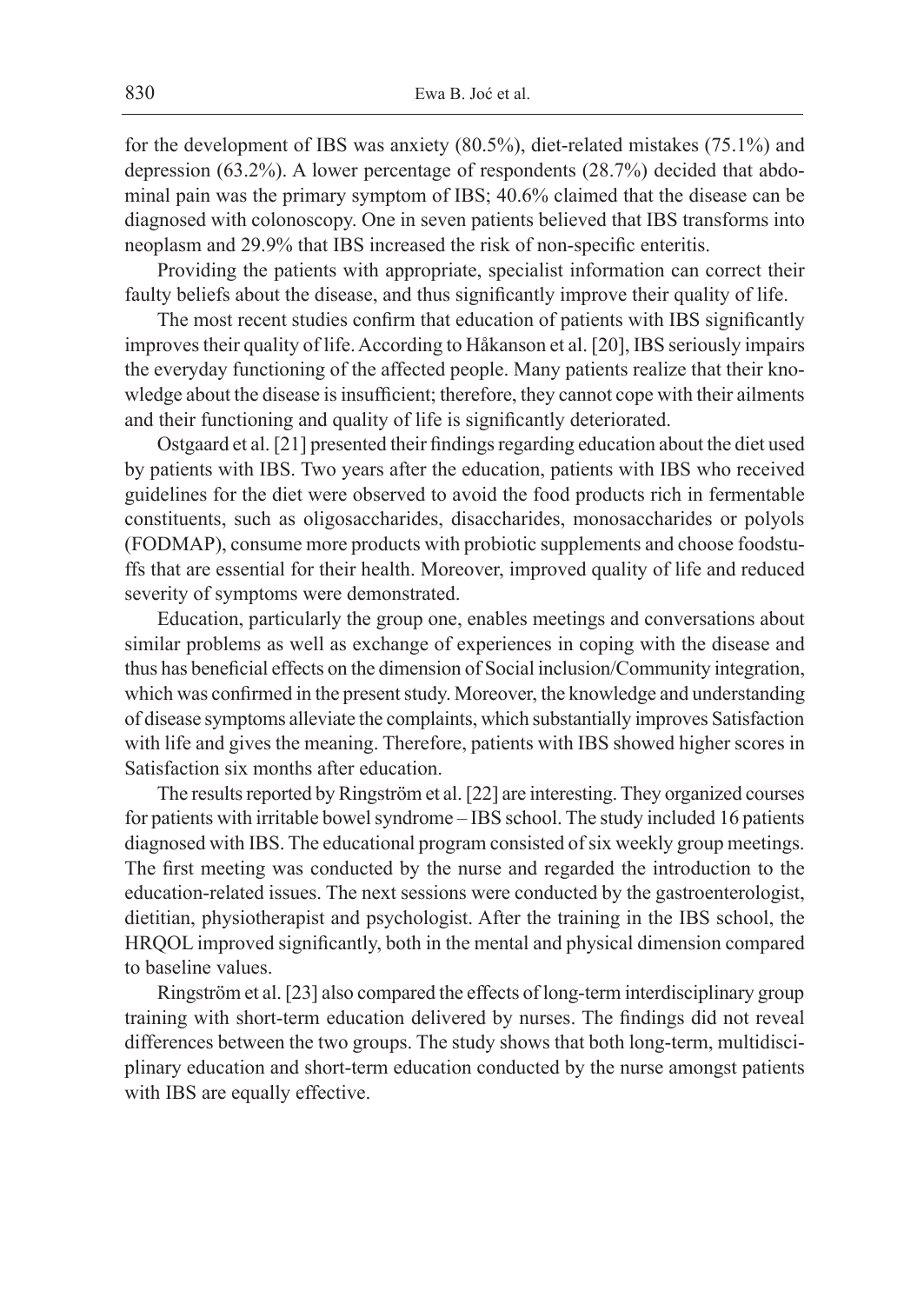The abovementioned studies confirm that education of patients with IBS results in improved health-related quality of life and better coping with disease-related symptoms by increasing the knowledge related to the disease. The time devoted to patients by the medical personnel and education substantially improved the functioning of patients in the dimensions of Competence/Productivity and Empowerment/Independence favourably affecting their independence in using the services, self-control, privacy and sense of value of their efforts.

Dhaliwal and Hunt [24] have reviewed the literature to examine the relation between the primary care physician and the patient during the delivery of diagnosis. In the majority of cases, the knowledge obtained in the doctor's office fulfils the expectations of patients, particularly about the diagnosis, aetiology and diet advice. On the other hand, patients complain about the vagueness and brevity of information.

Halpert et al. [25] collected the data about the most common sources of information the patients with IBS use and those they consider the most reliable and desirable ones. The authors examined 1,242 patients with IBS and demonstrated that the most desirable and reliable source of information was "my doctor" (68%), followed by the Internet (62%) and brochures (45%). Moreover, patients reported they felt unsatisfied with the information about this disease.

Therefore, Ringström et al. [26] compared the organised group education conducted by qualified medical personnel with written information about IBS (guidelines). The education provided to patients by the qualified medical personnel in professional health care centres exerts substantially greater effects on patients' physical and mental state, significantly reducing anxiety and abdominal pain and widening their knowledge about the disease compared to patients provided with written information.

Our patients educated by the physician, nurse and those provided with written information had substantially higher scores in multi-dimensional aspects of the quality of life after education.

Six months after education patients with IBS showed a significantly higher quality of life in all aspects, i.e. Satisfaction, Competence/Productivity, Empowerment/Independence and Social inclusion/Community integration. The understanding of the essence of their disease contributed to a decrease in anxiety associated with the cancerous disease and worrying symptoms, which significantly reduced the incidence of complaints.

### **Conclusions**

- 1. Quality of life of patients with irritable bowel syndrome is substantially reduced in all the examined spheres.
- 2. Education of patients with IBS resulted in enhanced quality of life and reduced disease-related complaints.
- 3. Education of patients with IBS plays a significant role in the entire therapeutic process.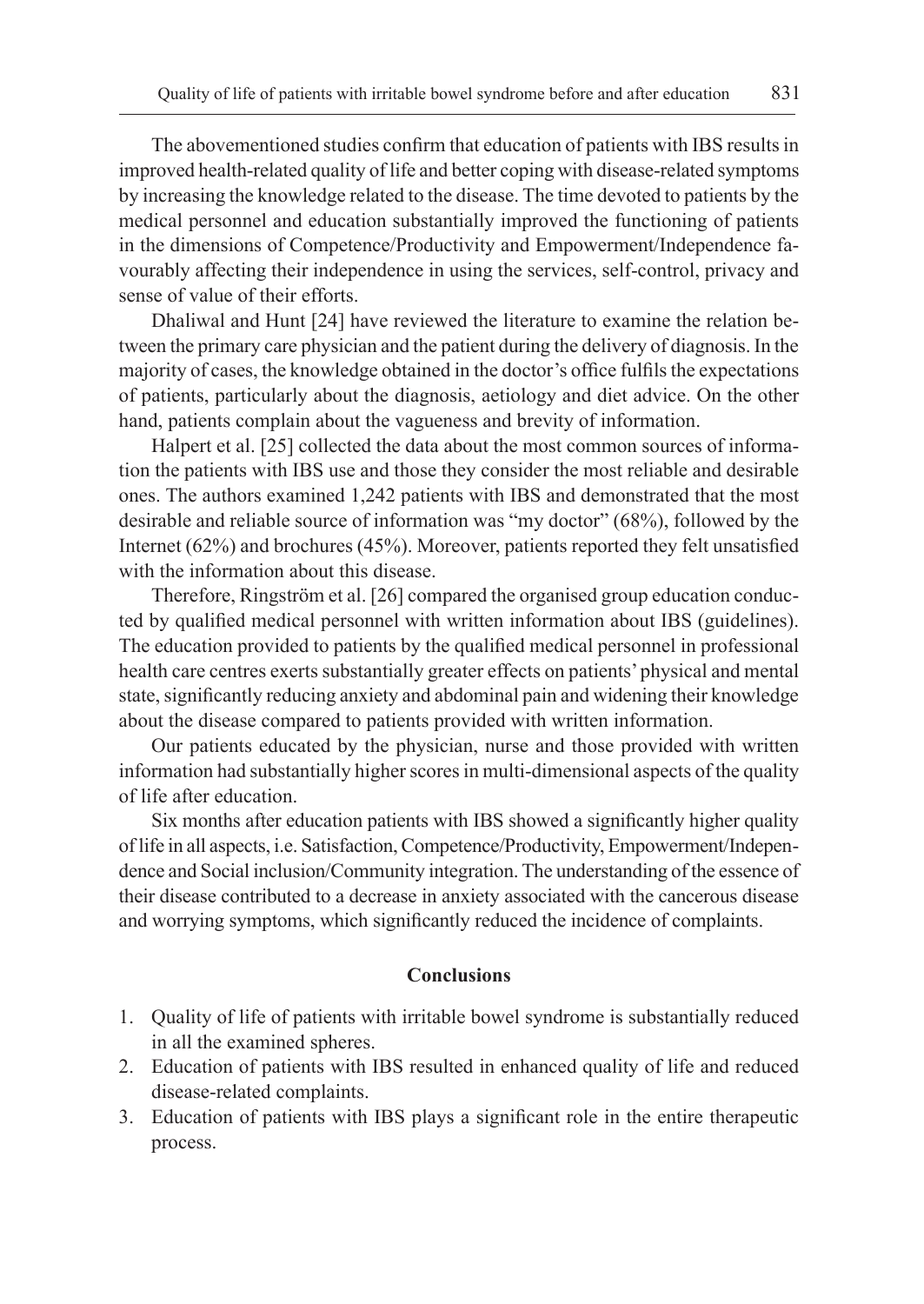#### **References**

- 1. Jarosz M, Dzieniszewski J, Respondek W, Traczyk I. *Jak żyć z zespołem jelita nadwrażliwego*. Warsaw: PZWL Medical Publishing; 2008.
- 2. Lewandowska A, Mulak A, Susło A, Semianów-Wejchert J, Paradowski L. *Czy rozpoznanie zespołu jelita nadwrażliwego na podstawie III Kryteriów Rzymskich jest łatwiejsze niż na podstawie II Kryteriów Rzymskich?* Gastroenterol. Pol. 2007; 14(6): 411–414.
- 3. Ortiz-Lucas M, Saz-Peiró P, Sebastián-Domingo JJ. *Irritable bowel syndrome immune hypothesis. Part one: the role of lymphocytes and mast cells*. Rev. Esp. Enferm. Dig. 2010; 102(11): 637–647.
- 4. Grundmann O, Yoon S L. *Irritable bowel syndrome: epidemiology, diagnosis and treatment: An update for health-care practitioner*. J Gastroenterol. Hepatol. 2010; 25(4): 691–699.
- 5. Protheroe J, Rogers A, Kennedy AP, Macdonald W, Lee V. *Promoting patient engagement with self-management support information: a qualitative meta-synthesis of processes influencing uptake*. Implement. Sci. 2008; 13(3): 44.
- 6. Park JM, Choi MG, Kim YS, Choi CH, Choi SC, Hong SJ. et al. *Quality of life of patients with irritable bowel syndrome in Korea*. Qual. Life Res. 2009; 18(4): 435–446.
- 7. Amouretti M, Le Pen C, Gaudin AF, Bommelaer G, Frexinos J, Ruszniewski P. et al. *Impact of irritable bowel syndrome (IBS) on health-related quality of life (HRQOL)*. Gastroenterol. Clin. Biol. 2006; 30(2): 241–246.
- 8. Hao JX, Han M, Duan LP, Ge Y, Huang YQ. *Psychiatric comorbidities in patients referred for irritable bowel syndrome*. Zhonghua Yi Xue Za Zhi 2011; 91(27): 1886–1890.
- 9. Jerndal P, Ringström G, Agerforz P, Karpefors M, Akkermans LM, Bayati A. et al. *Gastrointestinal-specific anxiety: an important factor for severity of GI symptoms and quality of life in IBS*. Neurogastroenterol. Motil. 2010; 22(6): 646–649.
- 10. Modabbernia MJ, Mansourghanaei F, Imani A, Mirsafamoghaddam S, Sedighrahimabadi M, Yousefimashhour M. et al. *Anxiety-depressive disorders among irritable bowel syndrome patients in Guilan. Iran*. BMC Res. Notes 2012; 5(1): 112.
- 11. Hartono JL, Mahadeva S, Goh KL. *Anxiety and depression in various functional gastrointestinal disorders: do differences exist?* J. Dig. Dis. 2012; 13(5): 252–257.
- 12. Jamali R, Jamali A, Poorrahnama M, Omidi A, Jamali B, Moslemi N. et al. *Evaluation of health related quality of life in irritable bowel syndrome patients*. Health Qual. Life Outcomes 2012; 10(1): 12.
- 13. Surdea-Blaga T, Băban A, Dan L, Dumitrascu DL. *Psychosocial determinants of irritable bowel syndrome*. World J. Gastroenterol. 2012; 18(7): 616–626.
- 14. Ladabaum U, Boyd E, Zhao WK, Mannalithara A, Sharabidze A, Singh G. et al. *Diagnosis, comorbidities, and management of irritable bowel syndrome in patients in a large health maintenance organization*. Clin. Gastroenterol. Hepatol. 2012; 10(1): 37–45.
- 15. Riedl A, Schmidtmann M, Stengel A, Goebel M, Wisser AS, Klapp BF. et al. *Somatic comorbidities of irritable bowel syndrome: a systematic analysis*. J. Psychosom. Res. 2008; 64(6): 573–582.
- 16. Mathieu N. *Somatic comorbidities in irritable bowel syndrome: fibromyalgia, chronic fatigue syndrome, and interstitial cystitis*. Gastroenterol. Clin. Biol. 2009; 33(supl. 1): 17–25.
- 17. Butt AS, Salih M, Jafri W, Yakoob J, Wasay M, Hamid S. *Irritable bowel syndrome and psychiatric disorders in Pakistan: a case control study*. Gastroenterol. Res. Pract. 2012; 2012: 291–452.
- 18. Mönnikes H. *Quality of life in patients with irritable bowel syndrome*. J. Clin. Gastroenterol. 2011; 45(supl): S98–S101.